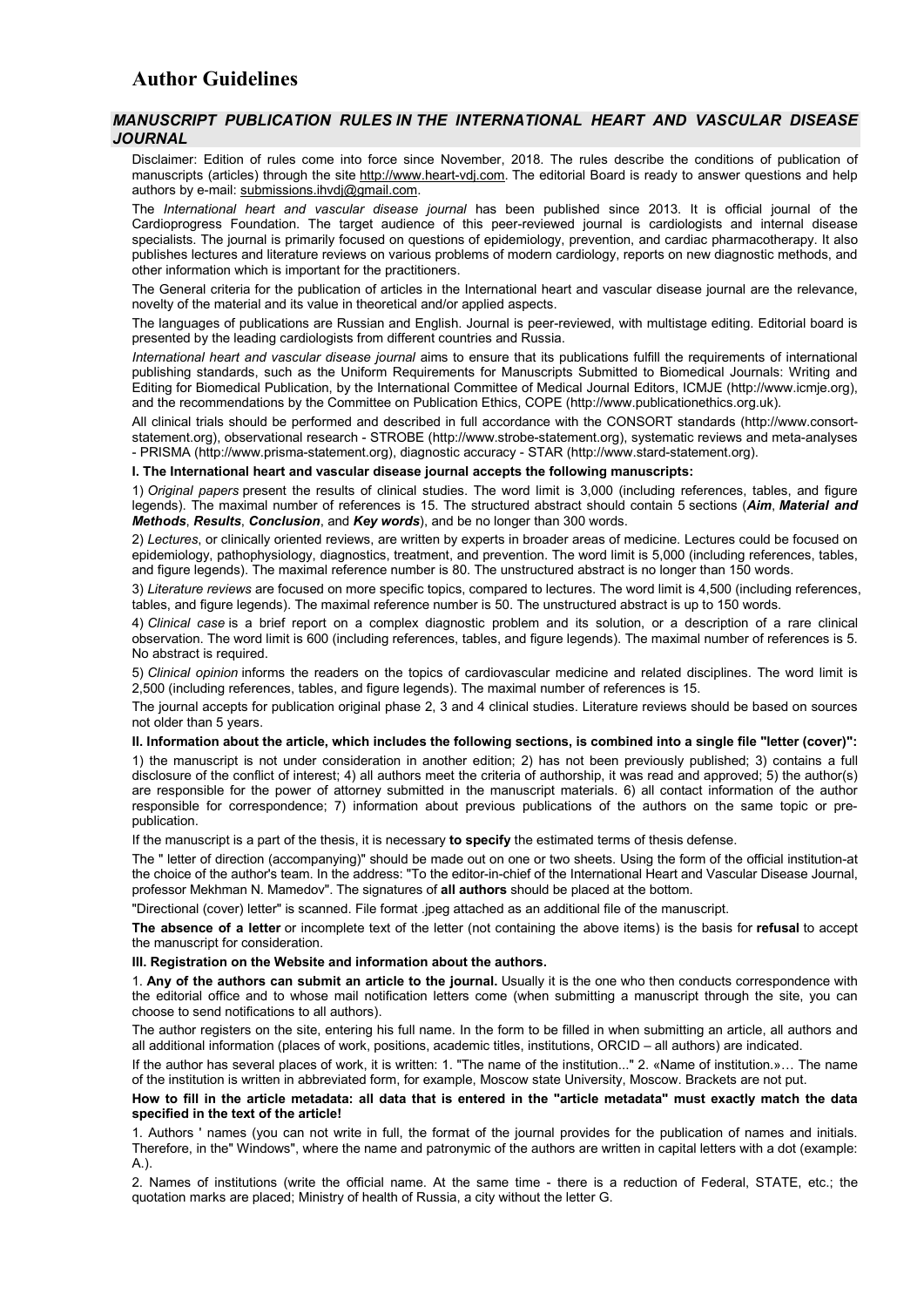3. Positions and titles (using traditional abbreviations: PhD, senior researcher, leading researcher, PhD, C.b.N., MD), head reduces to the head., then write the full name of the laboratory/Department / Department; Director, head, Professor - is not reduced.

4. The order of the authors. Authors ' priority should be entered into the system in accordance with the order of the article. The movements are made by small arrows "top" / "bottom", which are located under the data of each of the authors. The data of the author responsible for the correspondence, put a dot in a circle denoting this information. Other authors point do not put.

5. Summary. Sections of the abstract should exactly match the sections prescribed In the rules for authors. If the sections are not correct, the Editors will ask to correct them. What the authors are currently publishing on the site will then be included in all systems after the final publication. Be careful!

6. Making literary references. Submitted article will not be reviewed until the correction of literary references in accordance with the rules for authors is made. The authors "forget" and somewhere to remove point (such inconsistencies can be corrected in the Revision), but if the design literature is radically different from what is required or present hyperlinks, the Editors will not start with the article to eliminate errors.

7. Keyword. They are written with a small letter, separated by a semicolon. At the end put a point. In the text of the article the keywords are written separated by commas.

**A file is prepared separately in Word**, which is then sent as an additional file. The file must contain:

**1. Title page of the manuscript.** The title of the manuscript is written in capital letters, without hyphenation, in bold. Initials and surnames of authors-Ivanov I. I., Petrov P. p. the full name of organization(s) from which(s) there was a manuscript, the city, the country is Given. Footnotes are in Arabic numerals after the authors ' names and before the names of institutions.

#### **Example of design:**

THE PREVALENCE OF RISK FACTORS OF NONCOMMUNICABLE DISEASES IN THE RUSSIAN POPULATION IN 2012-2013. THE RESEARCH RESULTS OF THE ESSE-RF

G. A. Muromtseva 1, 1 Kontsevaya A.V., Konstantinov V. V. 1, Artamonova G. V. 2, T. M. 3 Galaganova,…

1FGBU State research center of preventive medicine of the Ministry of health of Russia, Moscow; 2FGBU Research Institute of complex problems of cardiovascular diseases SB RAMS, Kemerovo; 3RD VPO North Ossetian state medical Academy, Vladikavkaz;....., Russia.

**2. Information about the authors**, where indicated: full name, place of work of all authors, their positions, ORCID; full contact information is required for one (or more) of the author and includes e-mail, available phone number.

All members of the group of authors should meet all four criteria of authorship **set forth** in the ICMJE recommendations: 1) concept and design development or data analysis and interpretation, and 2) manuscript justification or verification of critical intellectual content, and 3) final approval for publication of the manuscript, and 4) consent to be responsible for all aspects of the work, and assume that issues relating to the thoroughness and diligent execution of any part of the study submitted are duly investigated and resolved. This information should also be contained in the document.

If the submitted material has authors who do not meet the criteria of authorship, but have made some contribution to the work, they should be listed in this document and at the end of the article in the section of Acknowledgements.

#### **3. Information on conflict of interest / funding.**

The section contains the disclosure by all authors of possible relations with industrial and financial organizations that may lead to a conflict of interest in connection with the material presented in the manuscript. It is desirable to list the sources of funding for the work. If there is no conflict of interest, it is written: "Conflict of interest is not declared." Information on the existence of a conflict of interest should also be reflected in the Conflict of interest section at the end of the article.

**4. Information about grants.** Should be mentioned at the end of the article in the section Acknowledgements and at the end of the section Material and methods - with a full description of the role of the source of funding in the performance of work (design, information collection, analysis, data interpretation, etc.).

### **5. Information and ethics in the study.**

#### **Example of design:**

The study was carried out in accordance with the standards of good clinical Practice (Good Clinical Practice) and the principles of the Helsinki Declaration. The study Protocol was approved by the Ethical committees of all participating clinical centers. Prior to being included in the study, written informed consent was obtained from all participants.

This information should also be reflected in the Material and methods section of the article.

All additional information (permits, questionnaires, etc.) can be requested from the authors in addition to the preparation of the work for printing.

#### **6. Information on overlapping publications (if available).**

**7. Copyright.** The use of any material (tables, figures) marked with a copyright icon in the article should be confirmed by a special permission from the author or publisher.

#### **8. Information about the obtained consent in patients for the study.**

Obtaining consent from patients for the study should also be reflected in the Material and methods.

**9. For all clinical trials:** information about the registration and placement of data on the study in any public register of clinical trials. The term "clinical study" refers to any research project that affects people (or groups of subjects) with/or without a comparative control group, studies the interaction between interventions to improve health or the results obtained. The world health organization offers the primary register: International Clinical Trials Registry Platform (ICTRP) (www.who.int/ictrp/network/primary/en/index.html). The clinical study is considered to be reliable in a group of more than 20 patients.

**10. The number** of words in the article (excluding summaries, sources of literature, figure captions and tables), the number of tables and figures.

The absence of an information file or incomplete text (not containing the above items) is the basis for refusal to accept the manuscript for consideration.

#### **IV. Manusctipt submision check-list**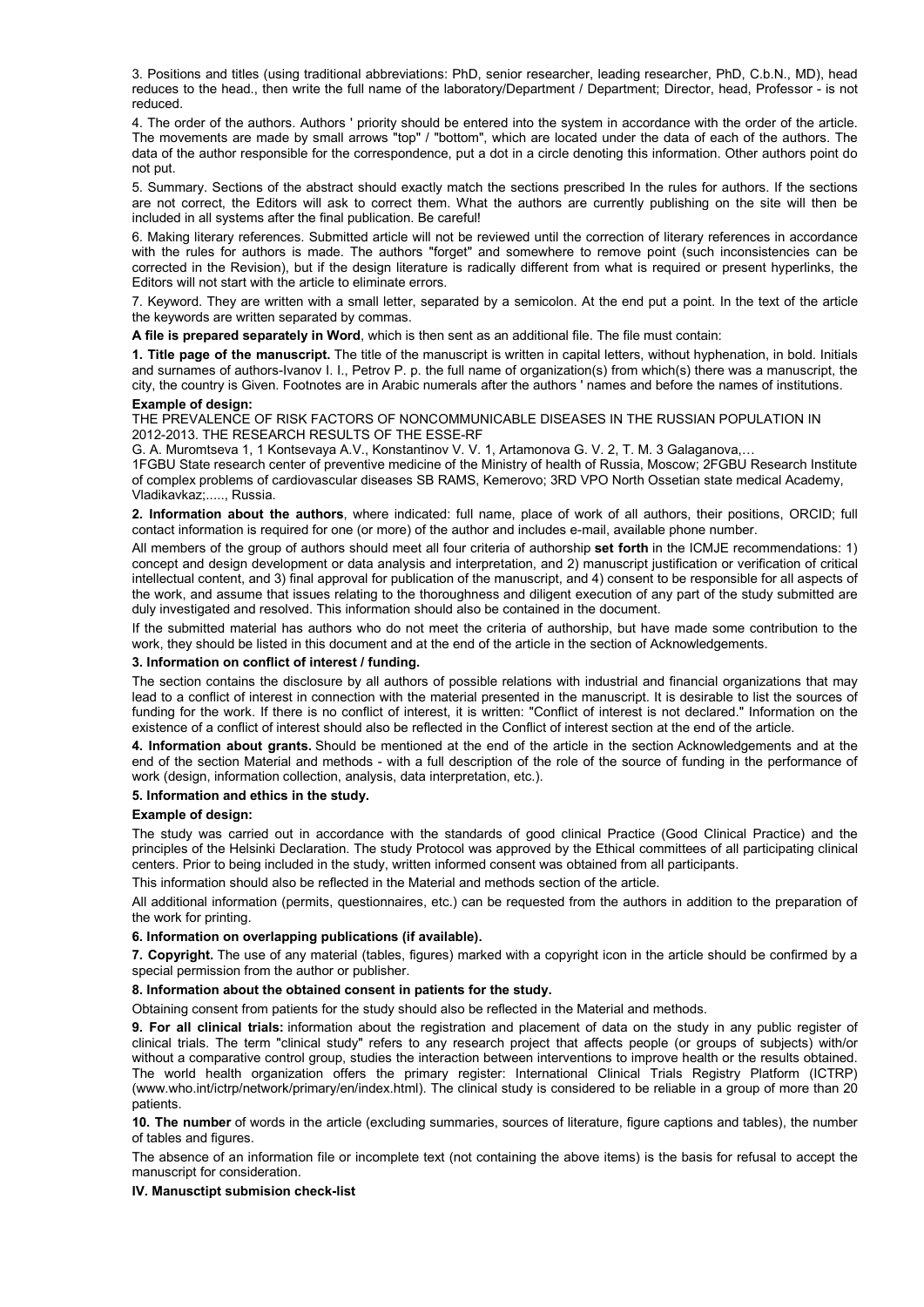Since the main file of the manuscript is automatically sent to the reviewer for" blind review", it should not contain the names of the authors and institutions. The file contains only the following sections:

1. Article title

2. Summary with key words

3. List of abbreviations

4. Text

5. Acknowledgements (if any)

6. List of references

7. Tables, figures (if they can be embedded in the text of Word format).

**The article title** is written in capital letters (PREVALENCE of RISK FACTORS...), the end point is not needed. The title should clearly reflect the purpose of the work.

**Summary** with key words-sections are drawn up each with a separate line, highlighted in bold. The abstract should contain only those sections that are described in the rules for authors. For example, there is no section "Relevance" in the summary. The authors prescribe the relevance of their work in the introductory section of the manuscript.

**List of abbreviations** - when compiling a list of abbreviations to the article, including text, tables and figures, only those used by the author 3 or more times are included. Usually shrink often used in manuscripts of the terms (e.g., hypertension, CHF FC) and title of clinical trials (SOLVD, TIMI, HOPE).

The first reference to an abbreviation is always accompanied by the full spelling of the abbreviated concept, and the abbreviation is indicated in brackets. For example, blood pressure (BP); heart rate (HR). Capital letters are more often used to denote abbreviations. If abbreviations are used only in tables and figures, and are not used in the text, they should not be included in the list of abbreviations, but should be given a transcript in the note to the table or figure. The summary of the article, as a separate document, is subject to the same rules as the article (abbreviations are made when they are used 3 or more times).

Abbreviations should be generally accepted and understandable to the reader, in accordance with the generally accepted norms in the scientific literature. Undesirable abbreviations that coincide in writing with others that have a different meaning.

Abbreviations in the list of abbreviations are written in alphabetical order, separated by commas, in solid text, using "dash". **Example of design:** BP-blood pressure, HR-heart rate.

**Text**-the text of the manuscript of the original works should be structured: Introduction, Material and methods, Results, Discussion and Conclusion. The text of reviews and lectures can be unstructured.

Text is printed on A4 sheet, font size - 12 pt, line spacing-1.5, margins 2 cm on all sides. The system of SI units is used for processing the material, the% sign is put through a space from the number, the value of p is written with a semicolon: p < 0.0001; the value of n is written with a small letter (n=20); signs >, <,  $\pm$ , =,  $\pm$ , - when numerical values are written without a space; the value of "year" or "year" is issued – 2014 or 2002-2014.

The article should be carefully verified by the author (s). The authors are responsible for the correctness of citation, doses and other factual materials.

**Introduction**-it is necessary to describe the context and prerequisites of the work (what is the essence of the problem and its significance). It sets certain goals or describes the object of the study, or a hypothesis that needs to be tested by comparison or observation. Only those sources that directly indicate the problem are cited.

**Statistics** - all published materials are reviewed by an expert in statistics and must meet "Uniform requirements for manuscripts submitted to biomedical journals" (Uniform Requirements for Manuscripts Submitted to Biomedical Journals, Ann Intern Med 1997, 126: 36-47). In the preparation of the statistical part of the work it is recommended to use special guidelines, for example, the European journal of cardiology: www.oxfordjournals.org/our\_journals/eurhearti/for\_authors/stat\_guide.html

Statistical methods are described in detail in the Material and methods section.

**Acknowledgements** - all participants who do not meet the authorship criteria should be listed in the Acknowledgements section, which is located at the end of the article before the Literature section.

**Making graphs, diagrams and drawings** – tables and figures should provide the reader with visual information, be interesting and educational. They should be placed after the text of the article, as the reviewer and editor look at the manuscript as a whole. However, to print in the journal (at the stage of creating a layout) graphics, diagrams and drawings are required in electronic form in the formats "MS Excel", "Adobe Illustrator", "Corel Draw", "MS PowerPoint", photos with a resolution of at least 300 dpi.

The names of the graphs and figures, as well as notes to them should be placed under the figure/graph or placed at the end of the article.

These files are referred to as additional files. Figures should not repeat the materials of the tables.

Tables should contain the compressed, necessary data. Each table is placed at the end of the text (after the list of references) with the number, name and explanation (note, abbreviations).

The tables should clearly indicate the dimension of the indicators and the form of data (M±m; M±SD; Me; Mo; percentiles, etc.). All figures, totals and percentages should be carefully verified, and also correspond to the mention in the text. The explanatory notes are given below the table, if necessary. The footnotes must be in the following order:  $*$ ,  $\dagger$ ,  $\S$ ,  $\parallel$ ,  $\P$ ,  $\sharp$ ,  $*^*$ ,  $\dagger\uparrow$ etc.

Abbreviations should be listed in a footnote below the table in alphabetical order (for tables its list of abbreviations!).

Each first mention of a figure or table in the text is highlighted with a yellow marker. If a reference to a figure or table is included in the sentence, the full spelling of the word "figure 1", "table 1" is used; if the words are enclosed in brackets, the abbreviation is used (Fig. 1), (table. 1).

### **Providing the main file of the manuscript with the names of the authors or institutions is the basis for refusal to accept the manuscript for consideration.**

#### **V. The list of references.**

In the form to fill in when submitting the article provides a list of cited literature (section - Literature).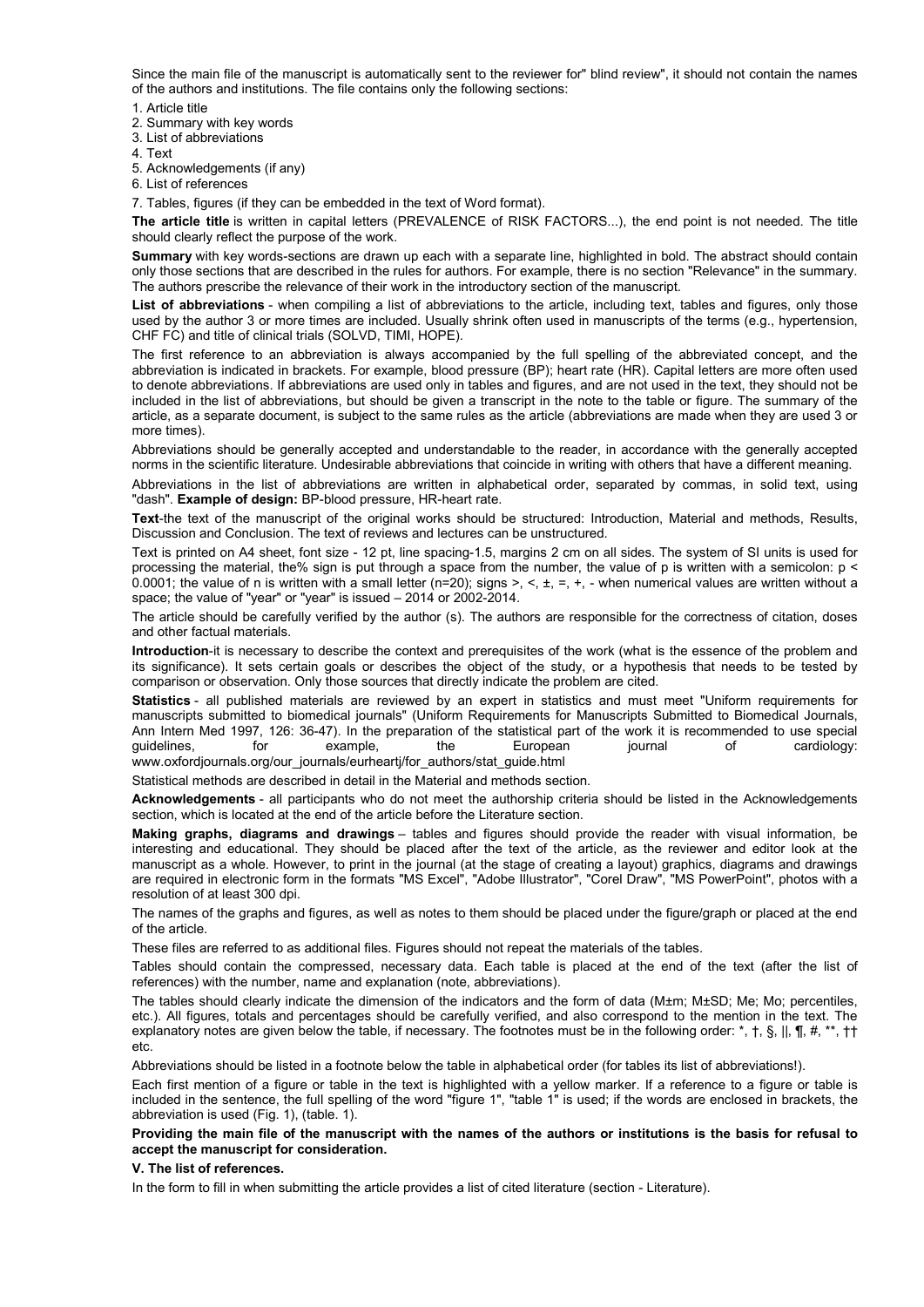Literary references are listed in the order of citation in the manuscript. The text refers to the serial number of the cited work in square brackets [1] or [1, 2]. Each link in the list is on a new line. All documents referred to in the text should be included in the list of references.

References to works that are not in the list of references and Vice versa, references to unpublished works, as well as to works of many years ago (>10 years) are not allowed. The only exceptions are rare highly informative works. Especially close attention to this item, please pay to those authors who submit "literature Review".

The bibliographic description contains the names of the authors up to three, after which, for domestic publications should indicate "et al.", for foreign – "et al." When citing articles from journals indicate in the following order the output: the name and initials of the authors, the name of the source, year, volume, number, pages (from and to). When citing articles from the collections indicate the output: name, initials, title, title of the collection, place of publication, year of publication, page (from and to).

If you want to make a quotation of the authors ' names in the text, you must specify the name of the first author with the initials, the year of work. Example design: Smith AA, et al. (2018).

With the purpose of increase of citation in the journal is the transliteration of Russian sources with the use of the official languages in the following order: the authors and the journal title is transliterated in the Latin alphabet, and the name of the article is semantic transliteration (translation into English). The name of the source where the work is published is transliterated in Latin if the source (journal) does not have an official name in English).

All Russian-language sources of literature should be presented in the transliterated version of the model given below.

The author(s) are responsible for the correctness of the data given in the references.

The list of references should correspond to the format recommended by the American National organization For information standards (national Information Standards organization – NISO), adopted by the National Library of Medicine (NLM) for databases (Library's MEDLINE/PubMed database) NLM: http://www.nlm.nih.gov/citingmedicine Oh? The names of periodicals may be abbreviated. Usually this form of writing is accepted by the publisher; it can be found on the website of the publisher, or in the list of abbreviations Index Medicus.

Mandatory all articles DOI specified, all books ISBN. References to dissertations, patents, theses and any collections without output and ISBN are not accepted.

#### **Examples of link design:**

#### *Article citation:*

Smith A, Jones B, Clements S. Clinical translation of tissue-engineered airway. Lancet. 2008;372:1201-09. doi:10.00000/0000-0000-.

#### *Russian-language sources with transliteration:*

2. Bart BYa, Larina VN, Brodskyi MS, et al. Cardiac remodelling and clinical prognosis in patient with chronic heart failure and complete left bundle branch block. Russ J Cardiol. 2011;6:4-8. (In Russ.) Барт Б.Я., Ларина В.Н., Бродский М.С., и др. Ремоделирование сердца и прогноз больных с хронической сердечной недостаточностью при наличии полной блокады левой ножки пучка Гиса. Российский кардиологический журнал. 2011;6:4-8. doi:[10.15829/1560](https://doi.org/10.15829/1560-4071-2018-5-7-14)-4071-2011-6-4-8.

#### *Book:*

3. Shlyakhto EV, Konradi AO, Tsyrlin VA. The autonomic nervous system and hypertension. SPb.: Meditsinskoe izdatel'stvo; 2008. (In Russ.) Шляхто Е.В., Конради А.О., Цырлин В.А. Вегетативная нервная система и артериальная гипертензия. СПб.: Медицинское издательство; 2008. ISBN 0000-0000.

#### *Chapter:*

4. Nichols WW, O'Rourke MF. Aging, high blood pressure and disease in humans. In: Arnold E, ed. McDonald's Blood Flow in Arteries: Theoretical, Experimental and Clinical Principles. 3rd ed. London/Melbourne/Auckland: Lea and Febiger; 1990. p.398-420. ISBN 0000-0000.

#### *Russian chapter:*

Diagnostics and treatment of chronic heart failure. In. National clinical guidelines 4<sup>th</sup> ed. Moscow: Silicea-Polygraf; 2011. pp.203-93. (In Russ.) Диагностика и лечение хронической сердечной недостаточности. В кн: Национальные клинические рекомендации. 4-е издание. М.: Силицея-Полиграф; 2011.сс.203-96. ISBN 0000- 0000.

#### *Webpage:*

6. Panteghini M. Recommendations on use of biochemical markers in acute coronary syndrome: IFCC proposals. eJIFCC 14. <http://www.ifcc.org/ejifcc/vol14no2/1402062003014n.htm> (28 May 2004)

All sources of literature are checked for correctness through the system of the Russian electronic library. Significant errors in citation or duplication of the source are the reason for the return of the manuscript to the authors for revision.

#### **VI. Preparation of manuscript.**

The author prepares the following documents to upload the manuscript to the site: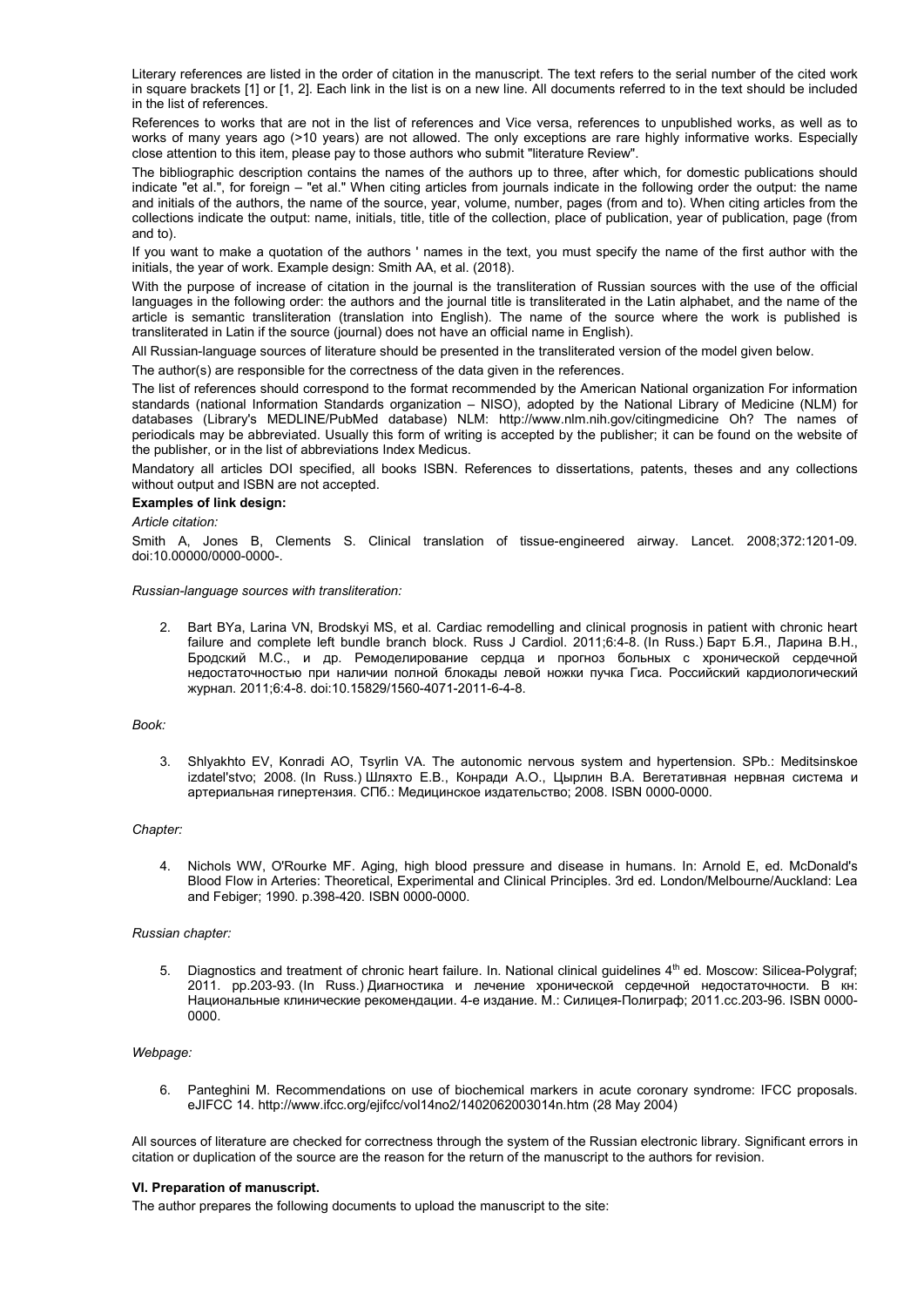The main file Is the text of the article (the system renames it after loading, so it does not matter how it is called).

Additional files-Directional (accompanying) letter, Information file with the Title page, information about the authors and disclosure of conflicts of interest, files with pictures.

For more information on placing articles on the website you can read http://cardiovascular.elpub.ru/jour/announcement

## **VII. Copyright and publishing policy.**

This section regulates the relationship between the editorial Office (Publisher) of *International heart and vascular disease journal* (the "editorial Office") and the author or group of authors who submitted their manuscript for publication in the *International heart and vascular disease journal* (the "Author").

The author, by sending the article to the Editor, agrees that the editorial Board of the journal shall be transferred to the exclusive property rights to use the manuscript (transferred to the Editorial Board of the journal material, including such protected objects of copyright as photos of the author, drawings, diagrams, tables, etc.), including the reproduction in print and on the Internet; distribution; translation into any languages of the peoples of the world; export and import of copies of the journal with the article of the Author for distribution, to bring to the public.

The editorial Board reserves the right to reduce and edit the materials of the manuscript, to carry out scientific editing, to reduce and correct articles, to change the design of graphs, drawings and tables to bring into line with the design of the journal, without changing the meaning of the information provided.

When using the article, the editors have the right to supply it with any illustrated material, advertising and allow third parties to do so.

The editorial Board has the right to assign the rights received from the Author to third parties and has the right to prohibit third parties from any use of materials published in the journal for commercial purposes.

The author guarantees that he has exclusive rights to use the submitted material. In case of violation of this guarantee and the presentation of claims to the editorial Board, the Author independently and at his own expense undertakes to settle all claims. The editorial Board is not responsible to third parties for violation of the Author's guarantees.

The Author retains the right to use the published material, its fragments and parts for personal, including scientific and teaching purposes.

The Author transfers the above rights to the Editors without limitation of their validity period, in the territory of all countries of the world without limitation, including the territory of the Russian Federation.

The rights to the manuscript are considered to be transferred By the author of the editorial Office from the moment of sending an information letter about the acceptance of the manuscript to the press.

Reprinting of materials published in the journal by other individuals and legal entities is possible only with the written permission of the editorial Board, with the obligatory indication of the journal name, number and year of publication.

The editors are not responsible for the accuracy of the information provided by the Author.

The author, sending the manuscript to the Editor, gives permission to use and process personal data.

The editorial Board reserves the right to reduce and correct the articles, to change the design of graphs, figures and tables to comply with the standard of the journal, without changing the meaning of the information provided. In case of untimely response of the author(s) to the request of the editorial Board, the editorial Board may at its discretion make changes to the article or refuse to publish.

Sending to the editor of works that have already been sent to other publications or printed in them is absolutely not allowed. The editors are not responsible for the accuracy of the information provided by the authors. Articles sent in violation of the rules of registration are not accepted by the editorial Board for consideration.

## **VIII. The procedure for rewiewing manuscripts**

1. The manuscript should be sent in electronic form to the Editor through the website - [http://www.heart-vdj.com.](http://www.heart-vdj.com/) The manuscript should be drawn up in accordance with these requirements for scientific articles submitted for publication in the journal.

2. The author is sent a notification letter of receipt of the manuscript with the number (ID), which will be used in subsequent correspondence. The author can track the stages of work on his manuscript through the site. Since the process of bringing the manuscript to the necessary standards takes enough expert time, the payment for the initial review of the article was introduced, which the author(s) are required to carry out after the article is posted on the site.

3. The manuscript must pass the primary selection: the Editorial Board has the right to refuse publication or send comments to the article, which must be corrected by the Author before reviewing.

- checking the completeness of the manuscript: if you do not comply with the requirements of the Rules for the authors to complete the manuscript or its design, the Editors have the right to refuse to publish or in writing to require to send the missing materials or to correct the version already downloaded to the site.

- Manuscripts are checked in the "Antiplagiat"system. The originality of the manuscript should be at least 75%. We expect manuscripts submitted for publication to be written in an original style that involves new thinking without the use of previously published text. Manuscript with originality below 75% shall not be admissible.

4. All manuscripts submitted to the journal are sent to one of the permanent reviewers or an independent expert according to the profile of the research.

5. The review process is anonymous both for the Author and for the reviewers. The manuscript is sent to the reviewer without the names of the authors and the name of the institution.

6. The editorial Board informs the Author of the results of the review by e-mail.

7. If the reviewer makes a conclusion about the possibility of publication of the article and does not make significant corrections, the article is given to the expert on statistics and after a positive report is accepted for further work.

8. If the reviewer makes a conclusion about the possibility of publication of the article and gives instructions on the need for its correction, the Editorial Board sends the review to the Author with a proposal to take into account the recommendations of the reviewer in the preparation of a new version of the article or to refute them. In this case, the Author needs to make changes to the last version of the article file, which is located on the site (download file from the site, make changes and place the corrected article again, after removing the primary (uncorrected) version). The revised article is re-sent for review,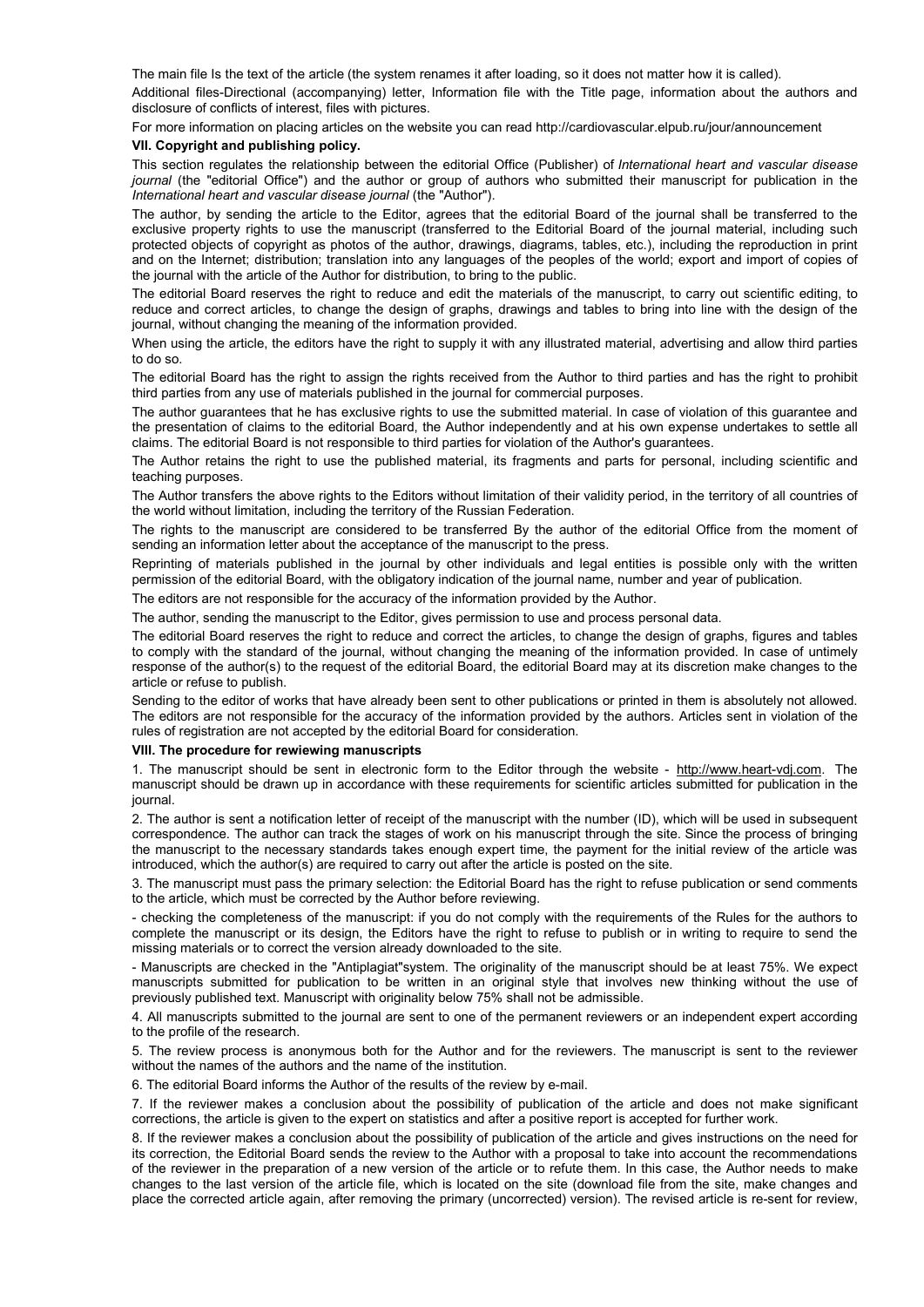and the conclusion is given that all the recommendations of the reviewer were taken into account. After receiving a positive response of the reviewer, the article is given to the expert on statistics and after a positive report is accepted for further work.

9. If the reviewer makes a conclusion about the impossibility of publication of the article. The author of the reviewed work is given the opportunity to read the text of the review, if he does not agree with the conclusions of the reviewer. In case of disagreement with the opinion of the reviewer, the Author has the right to provide a reasoned response to the Editor. The article can be sent for re-review or for approval to the editorial Board. The editorial Board or its authorized editor shall send its response to the Author.

10. All manuscripts that have been reviewed and evaluated by an expert in statistics are submitted to the editorial Board, which decides on the publication. After the decision on the admission of article for publication, the Editorial office inserts the publication of the article in terms of publications. Information about the annual (thematic) plan of publications is placed on the website of the journal.

11. The decision to publish a manuscript is made solely on the basis of its significance, originality, clarity of presentation and compliance of the research topic with the direction of the journal. Reports on studies in which negative results are obtained or the provisions of previously published articles are challenged are considered on General grounds.

12. Original reviews are kept in the Editorial office for 5 years from the date of publication.

13. In case of a decision to refuse to publish an article, its archive copy remains in the electronic system of the editorial Board, but access to it by editors or reviewers is closed.

### **IX. The manner of publication of manuscripts**

1. According to the requirements of the Higher attestation Commission, the journal provides priority for post-graduate and doctoral works, the period of their publication depends on the expected date of protection, which the authors must specify in the primary documents attached to the manuscript.

2. Each issue of the journal is formed by a separate Executive editor appointed by the editor-in-Chief and/or editorial Board. It is the responsibility of the editor-in-charge to select high-quality articles for publication, and he can be guided by both thematic principles and a separate scientific direction.

3. All selected articles are submitted to the scientific editor and proofreader. After creating the layout of the article and editing it, the article will be available to the Author through the site. At this stage, it will be possible to send comments on the text of the article. The author is obliged to send his / her consent to the publication or his / her comments within the established time specified in the cover letter.

4. The editorial office does not send the author's copy by mail or PDF of the article by e-mail, access to the published numbers is open.

Subscription to the printed version is carried out by half a year (through subscription agencies).

#### **X. After the publication in the journal**

1. Information on publication is distributed in the following scientific citation databases: Russian science citation index, CYBERLENINKA and others. The article is assigned a DOI index and the full text is publicly available on the journal's website.

2. Information about the publication of the issue is distributed by mailing of The Cardioprogress Foundation and in social networks.

3. We expect the authors of the articles to actively make efforts to bring the results of their research to the public, namely: to have a personal page on the Internet (personal page), to monitor and update your profile ORCID and RecsearcherID, to involve colleagues in their work through social networks.

#### **XI. Revocation or correction of articles**

The full text of the journal's policy on Revocation and correction of articles is available in the information section on the website. The editors follow COPE Recommendations issued by the Committee on publishing ethics (COPE) http://www.publicationethics.org.uk. in cases:

#### **Editors of journals should consider the opinion of the publication, if:**

they have clear evidence of the unreliability of the information published, either as a result of conscious actions (for example, falsification of data), or due to good faith errors (for example, errors in calculations or experiments);

the findings have been previously published in another publication and there is no proper reference, authorization and justification for re-publication (i.e. duplicate publication).);

it is plagiarism;

describes unethical research.

#### **Editors of journals should consider the concerns, if:**

they received information about the authors ' inappropriate actions, but there is no clear evidence of such behavior; there are arguments that the results of the work are unreliable, and the institution in which the authors work is not going to find out the truth;

they believe that the investigation into the alleged violations committed by the authors in connection with the publication has either not been or will not be fair, impartial and convincing;

the authors ' violations are being investigated, but the results are not expected soon enough.

#### **Journal editors should consider making amendments if:**

a small part of the rest of the high-quality publication is unreliable (especially because of conscientious errors);

the list of authors / sponsors contains errors (i.e., it does not contain someone who is worthy to be an author, or a person who does not meet the authorship criteria).

#### **In most cases, a review is not appropriate if:**

authorship needs to be changed, but there is no reason to doubt the validity of the findings.

#### **XII. Position E-log backup (if journal is no longer published)**

The purpose of backup is to prevent loss of information in case of hardware, software, critical and crisis situations, etc.